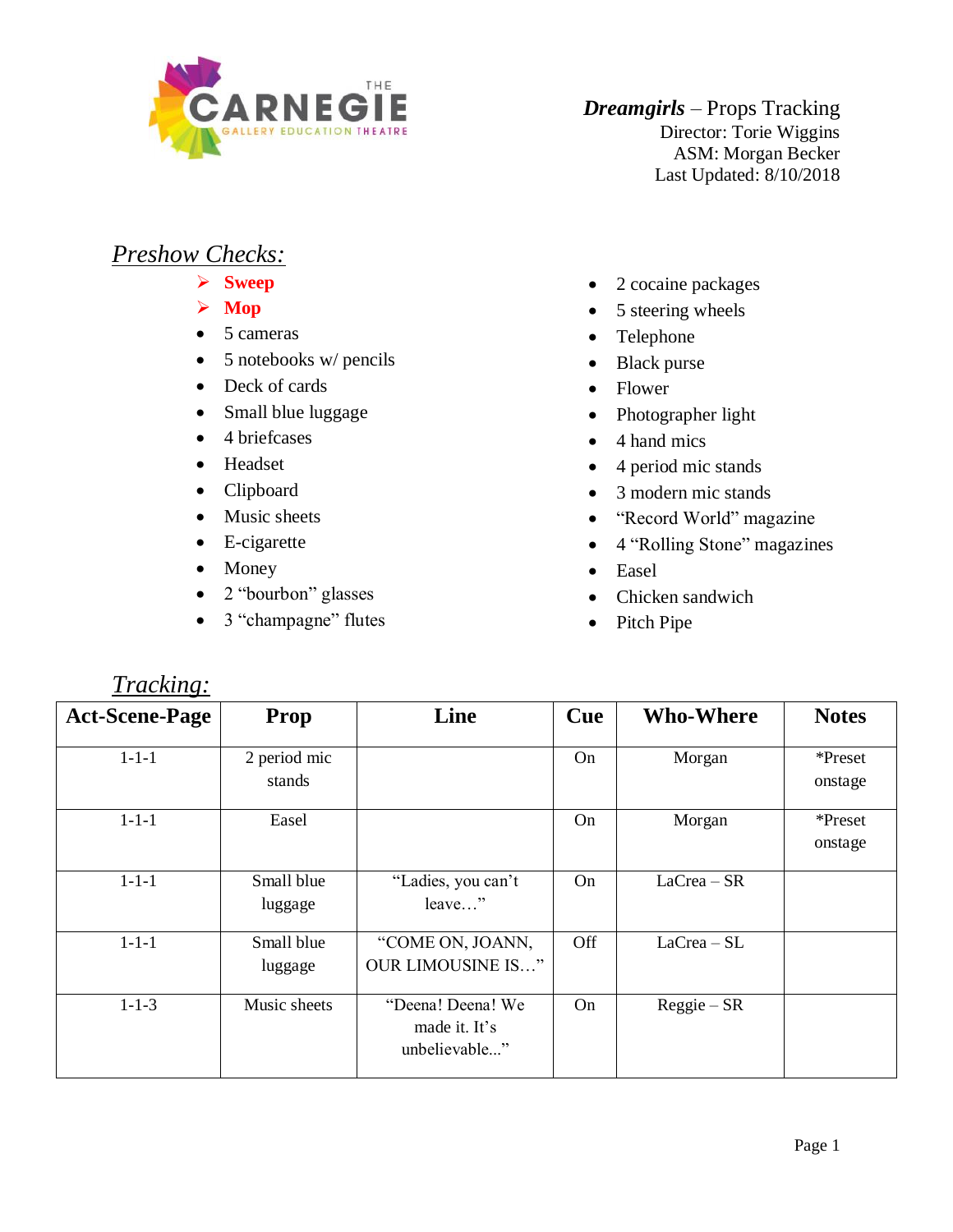

| $1 - 1 - 3$  | Music sheets            | "And rehearse. Come<br>on."                                      | Off | $Reggie - SR$                   |  |
|--------------|-------------------------|------------------------------------------------------------------|-----|---------------------------------|--|
| $1 - 1 - 4$  | 1 period mic<br>stand   | "And now, continuing<br>with our talent contest"                 | On  | $Josh-SL$                       |  |
| $1 - 1 - 4$  | Chicken<br>sandwich     | "Marty! Marty, I said no<br>mayonnaise"                          | On  | Dedrick - SL                    |  |
| $1 - 1 - 5$  | Chicken<br>sandwich     | "That's why Marty<br>always keeps you<br>working."               | Off | Dedrick - SL                    |  |
| $1 - 1 - 5$  | Music sheets            | "Oh, no! They have the<br>same wigs we have!"                    | On  | $Reggie - SR$                   |  |
| $1 - 1 - 6$  | Music sheets            | "We're gonna win!"                                               | Off | $Reggie - SR$                   |  |
| $1 - 1 - 6$  | 2 period mic<br>stands  | "Let's hear it for Little<br>Albert and the"                     | Off | Josh & Carrington -<br>$\rm SL$ |  |
| $1 - 1 - 8$  | 1 period mic<br>stand   | "It's the Dreamettes! The<br>Dreamettes!"                        | On  | $Lormarev-SL$                   |  |
| $1 - 1 - 9$  | 2 period mic<br>stands  | " MOVE, MOVE,<br>MOVE."                                          | Off | Tia & Lormarev - SL             |  |
| $1 - 1 - 9$  | 1 notebook w/<br>pencil | "You were great! There's<br>no way we're going to<br>lose."      | On  | Reggie - SR                     |  |
| $1 - 1 - 10$ | Money                   | "Say, Earl, fifty bucks<br>says the Dreamettes don't<br>$win.$ " | On  | Brandon - SL                    |  |
| $1 - 1 - 10$ | Money                   | "They weren't going to<br>win anyway."                           | Off | $John-SL$                       |  |
| $1 - 1 - 10$ | Easel                   | "The winner isTiny Joe<br>Dixon!"                                | Off | $John-SL$                       |  |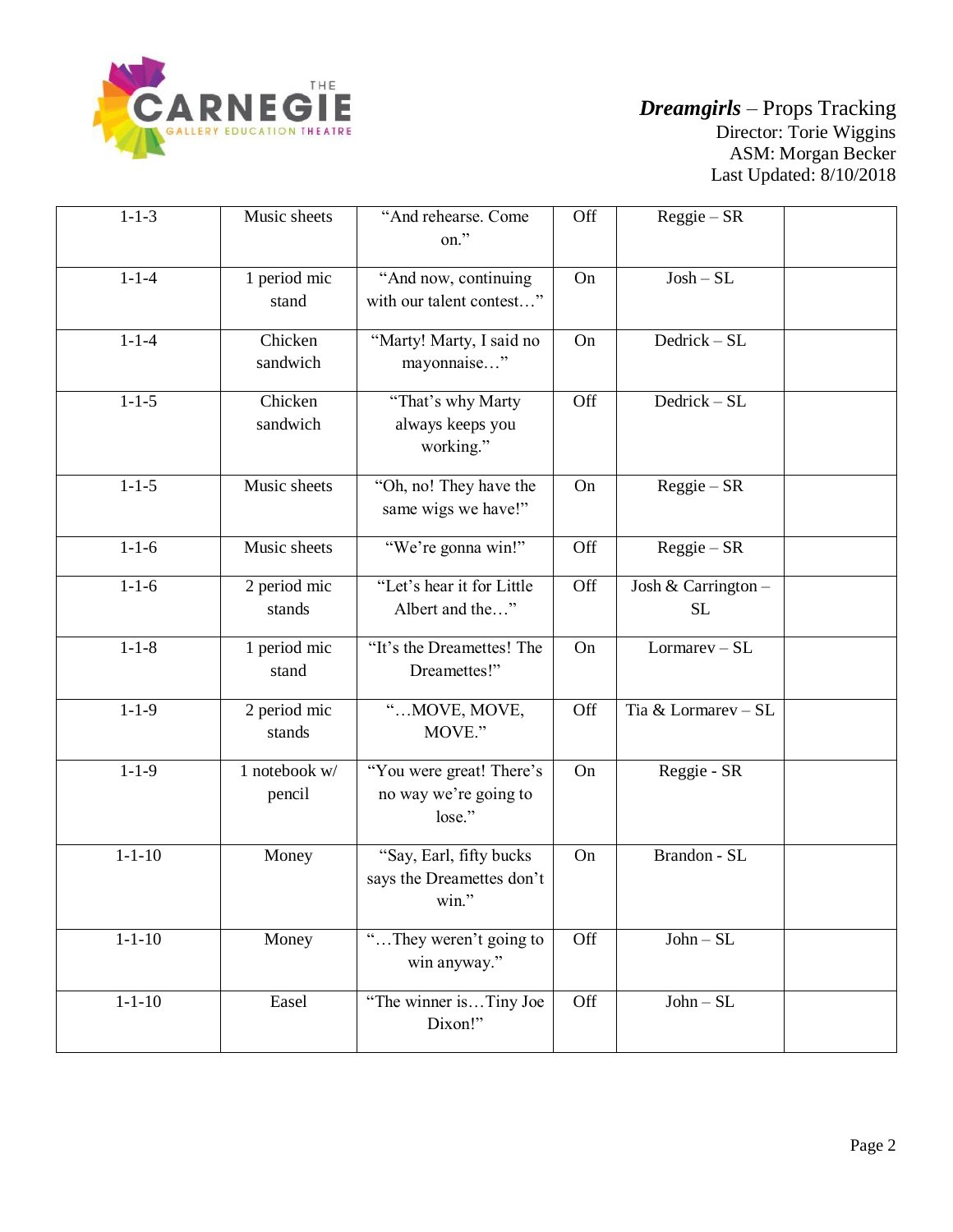

| $1 - 1 - 14$ | 1 notebook w/<br>pencil | "Ladies and gentlemen,<br>the wildest man in show<br>business" | Off | $Reggie - SR$                                              |                                     |
|--------------|-------------------------|----------------------------------------------------------------|-----|------------------------------------------------------------|-------------------------------------|
| $1 - 1 - 14$ | 2 period mic<br>stands  | "Ladies and gentlemen,<br>the wildest man in show<br>business" | On  | $LaCrea-SL$                                                |                                     |
| $1 - 1 - 15$ | 2 period mic<br>stands  | "Let's hear it for Jimmy<br>Early! And don't<br>forget"        | Off | Dedrick & Lormarev<br>$-SL$                                |                                     |
| $1 - 1 - 15$ | 1 notebook w/<br>pencil | "Let's hear it for Jimmy<br>Early! And don't<br>forget"        | On  | $Reggie - SR$                                              |                                     |
| $1 - 1 - 19$ | 1 notebook<br>w/pencil  | "Let's go!"                                                    | Off | $Reggie-SL$                                                |                                     |
| $1 - 1 - 19$ | 3 steering wheels       | "WE'RE HITTIN' THE<br>ROAD"                                    | On  | Carrington, Kearston,<br>$Josh - SR$                       |                                     |
| $1 - 1 - 19$ | 2 steering wheels       | "WE'RE HITTIN' THE<br>ROAD"                                    | On  | Ernaisja & Jack - SL                                       |                                     |
| $1 - 2 - 20$ | Telephone               | "PHILADELPHIA<br>WASHINGTON<br>BALTIMORE"                      | On  | $Reggie - SR$                                              |                                     |
| $1 - 2 - 20$ | Telephone               | "Oh, Mama, your<br>Deena's gonna be on<br>records."            | Off | $Sharisse - SR$                                            |                                     |
| $1 - 2 - 20$ | 2 period mic<br>stands  | "MOVIN' OUT MOVIN'<br>UP MOVIN' ON"                            | On  | LaCrea & John - SL                                         |                                     |
| $1 - 2 - 20$ | 5 steering wheels       | "MOVIN' OUT MOVIN'<br>UP MOVIN' ON"                            | Off | Carrington, Kearston,<br>Josh, Ernaisja, Jack -<br>SR & SL |                                     |
| $1 - 2 - 20$ | 1 period mic<br>stand   | "MOVIN' OUT MOVIN'<br>UP MOVIN' ON"                            | On  | $Jack - SR$                                                | *behind<br>recording<br>studio wall |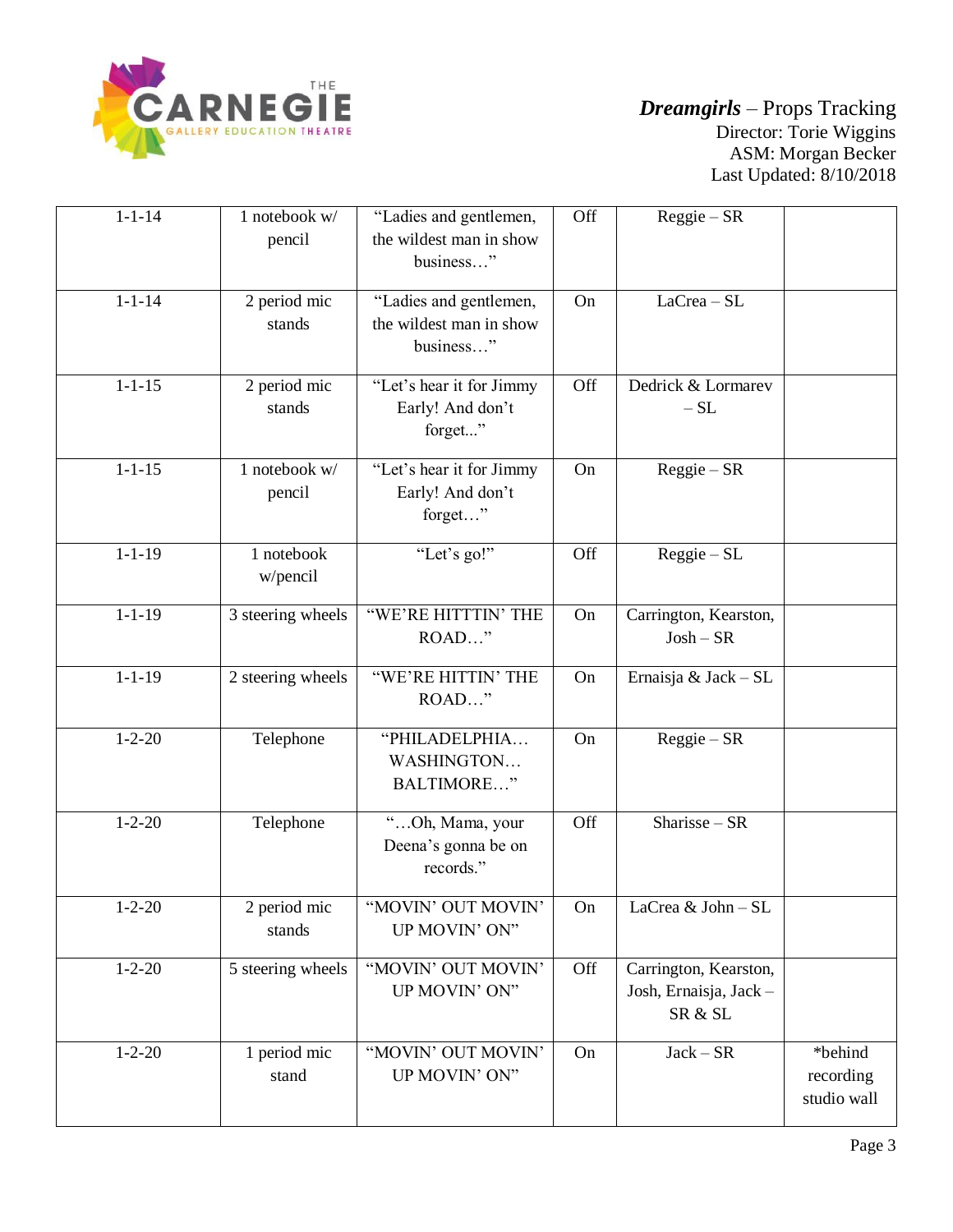

| $1 - 3 - 21$ | Clipboard                            | "Record 'Cadillac Car':<br>James Thunder Early and<br>the Dreamettes" | On                      | $Josh - SR$        |  |
|--------------|--------------------------------------|-----------------------------------------------------------------------|-------------------------|--------------------|--|
| $1 - 3 - 21$ | Clipboard                            | "Cadillac Car.' Take<br>one."                                         | Off                     | $Josh - SR$        |  |
| $1 - 3 - 21$ | 1 "Rolling<br>Stone" magazine        | "Our record's number<br>58!"                                          | On $\rightarrow$<br>Off | Brandon - SL       |  |
| $1 - 3 - 21$ | 1 "Rolling<br>Stone" magazine        | "We're number 47!"                                                    | $On \rightarrow$<br>Off | Josh - SL          |  |
| $1 - 3 - 21$ | 1 "Rolling<br>Stone" magazine        | "We're number 32!"                                                    | On $\rightarrow$<br>Off | $Javon-SL$         |  |
| $1 - 3 - 22$ | 1 "Rolling<br>Stone" magazine        | "We're number 27!"                                                    | On $\rightarrow$<br>Off | $Reggie-SL$        |  |
| $1 - 3 - 22$ | 2 mic stands                         | "MOVE ME MOVE ME<br>MOVE ME RIGHT TO<br>THE TOP"                      | Off                     | Dedrick & Tia - SL |  |
| $1 - 3 - 22$ | 1 period mic<br>stand                | "I'M A STAR."                                                         | Off                     | $Jack - SR$        |  |
| $1 - 4 - 25$ | 2 briefcases w/<br>cards             |                                                                       | On                      | $John - SR$        |  |
| $1 - 4 - 25$ | 2 briefcases w/2<br>cocaine packages |                                                                       | On                      | Carrington - SL    |  |
| $1 - 4 - 25$ | Cards                                |                                                                       | Off                     | John - SR          |  |
| $1 - 4 - 25$ | 2 cocaine<br>packages                |                                                                       | Off                     | Carrington - SL    |  |
| $1 - 4 - 26$ | 2 briefcases                         |                                                                       | Off                     | Brandon - SR       |  |
| $1 - 4 - 26$ | 2 briefcases                         |                                                                       | Off                     |                    |  |
| $1 - 4 - 26$ | 1 period mic<br>stand                | "STEPPIN' TO THE<br><b>BAD SIDE STEPPIN'</b><br>TO THE BAD"           | On                      | Ernaisja – SL      |  |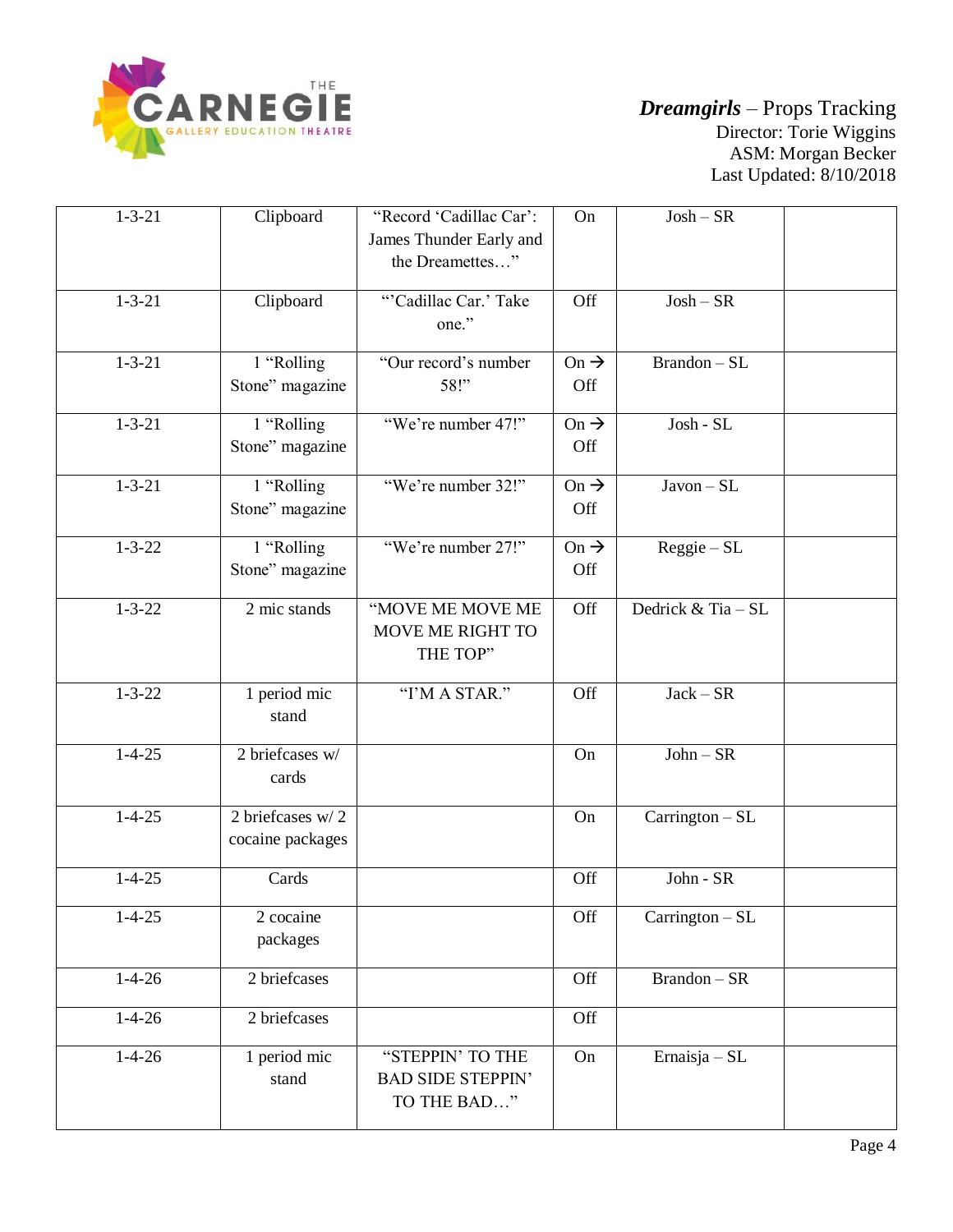

| $1 - 4 - 26$ | 1 period mic<br>stand    | "STEPPIN' TO THE<br><b>BAD SIDE STEPPIN'</b><br>TO THE BAD"        | On  | $LaCrea - SR$                             |                                                    |
|--------------|--------------------------|--------------------------------------------------------------------|-----|-------------------------------------------|----------------------------------------------------|
| $1 - 4 - 27$ | 2 period mic<br>stands   | "STEP STEP TO THE<br><b>BAD SIDE"</b>                              | Off | Dedrick & Lormarev<br>$-SL$               |                                                    |
| $1 - 5 - 28$ | Telephone                | "Marty, listen to me. I'm<br>working on a long shot,<br>$man$ "    | On  | $Javon-SL$                                |                                                    |
| $1 - 5 - 31$ | Telephone                | "MIAMI MIAMI<br>MIAMI"                                             | Off | $Fiona - SL$                              |                                                    |
| $1 - 5 - 31$ | 2 period mic<br>stands   | "For the first time in<br>Miami BeachJames<br>Early and the"       | On  | $John-SL$                                 |                                                    |
| $1 - 6 - 32$ | 2 period mic<br>stands   | "BABY, BABY, BABY"                                                 | Off | Dedrick - SL                              | *Preset mics<br>on step unit<br>behind<br>traveler |
| $1 - 8 - 40$ | 3 period mic<br>stands   | "Ladies and gentlemen,<br>the Crystal Room is<br>proud to present" | On  | Dedrick - SL                              |                                                    |
| $1 - 8 - 43$ | 3 cameras                | "Ladies and gentlemen,<br>the Dreams!"                             | On  | Kearston, Fiona - SR<br>$Carrington - SL$ |                                                    |
| $1 - 8 - 43$ | 3 notepads w/<br>pencils | "Ladies and gentlemen,<br>the Dreams!"                             | On  | Brianna, Jessica,<br>$LaCrea - SR$        |                                                    |
| $1 - 8 - 43$ | 1 reporter mic           | "Ladies and gentlemen,<br>the Dreams!"                             | On  | $John - SL$                               |                                                    |
| $1 - 8 - 43$ | 3 cameras                | "Oh, she's<br>charmingThank<br>youIt was<br>wonderful"             | Off | Kearston, Fiona - SR<br>Carrington - SL   |                                                    |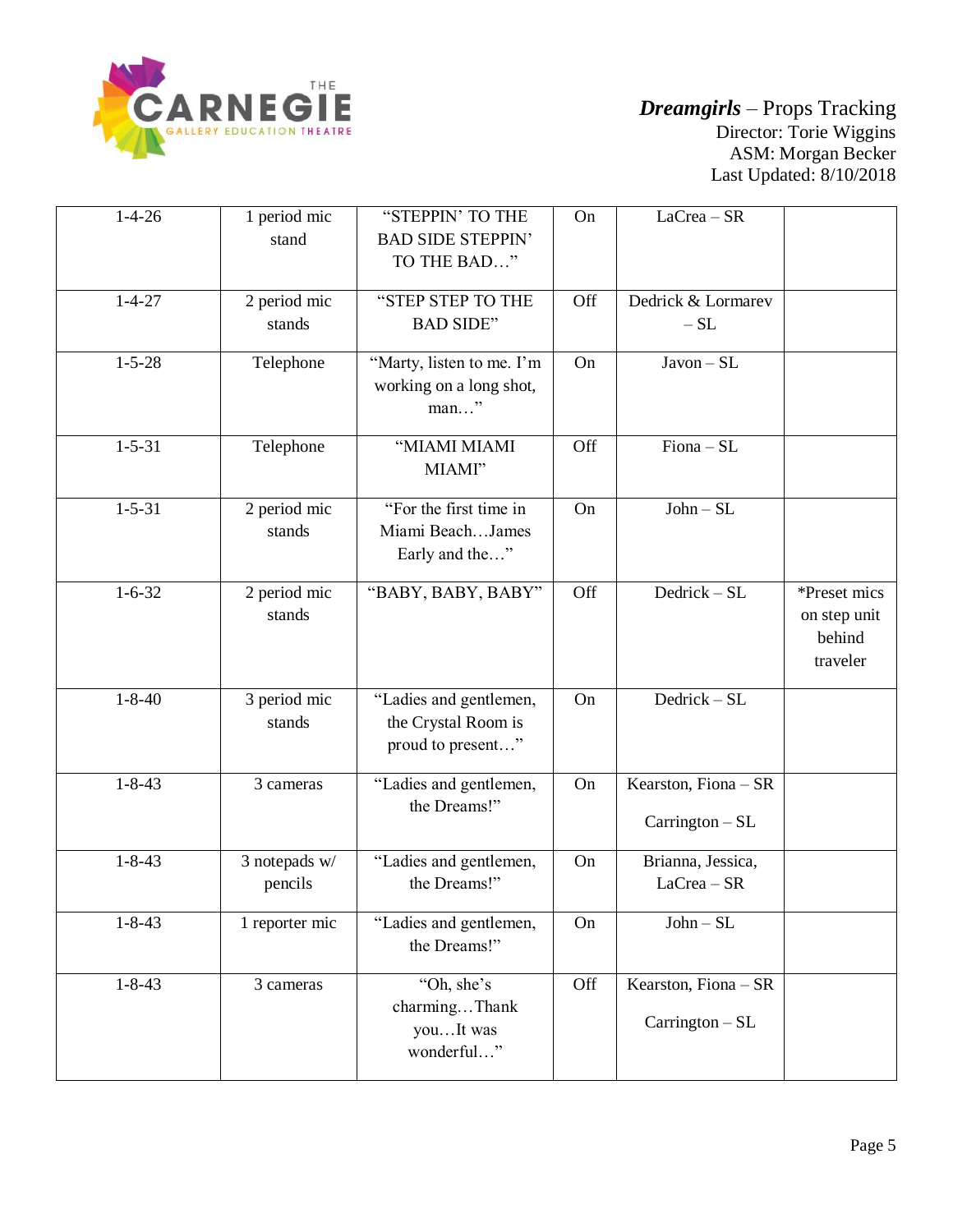

| $1 - 8 - 43$ |                          | "Oh, she's                                             | Off |                                    |  |
|--------------|--------------------------|--------------------------------------------------------|-----|------------------------------------|--|
|              | 3 notepads w/<br>pencils | charmingThank<br>youIt was<br>wonderful"               |     | Brianna, Jessica,<br>$LaCrea - SR$ |  |
| $1 - 8 - 43$ | 1 reporter mic           | "Oh, she's<br>charmingThank<br>youIt was<br>wonderful" | Off | $John-SL$                          |  |
| $1 - 8 - 43$ | Flower                   | "Curtis, I did it."                                    | On  | Brandon - SL                       |  |
| $1 - 8 - 44$ | Flower                   | "THEY KNOW A STAR<br>IS THERE"                         | Off | Sharisse-SL                        |  |
| $1 - 8 - 44$ | 3 period mic<br>stands   | "THEY KNOW A STAR<br>IS THERE"                         | Off | Jack & John - SL                   |  |
| $1 - 9 - 45$ | Headset &<br>clipboard   | "Okay, guys, let's start<br>the smoke"                 | On  | $Kearston - SR$                    |  |
| $1 - 9 - 46$ | Headset &<br>clipboard   | "Five, four, three, two,<br>one."                      | Off | $Kearston - SR$                    |  |
|              |                          | <b>INTERMISSION</b>                                    |     |                                    |  |
| $2 - 1 - 1$  | 1 hand mic               | "DREAMGIRLS KEEP<br>YOU DREAMIN'<br>YOUR WHOLE"        | On  | Ernaisja – $SL$                    |  |
| $2 - 1 - 1$  | 1 hand mic               | "YOUR DREAMGIRL<br><b>CAN ONLY BELONG</b><br>TO YOU"   | On  | $Lormarev - SR$                    |  |
| $2 - 1 - 2$  | 1 hand mic               | "Hello, everybody. I<br>bought out Europe"             | On  | Sharisse - SR                      |  |
| $2 - 1 - 5$  | 3 hand mics              | "YEAH! YEAH!<br>YEAH!"                                 | Off | Ernaisja, Lormarev,<br>Sharisse -  |  |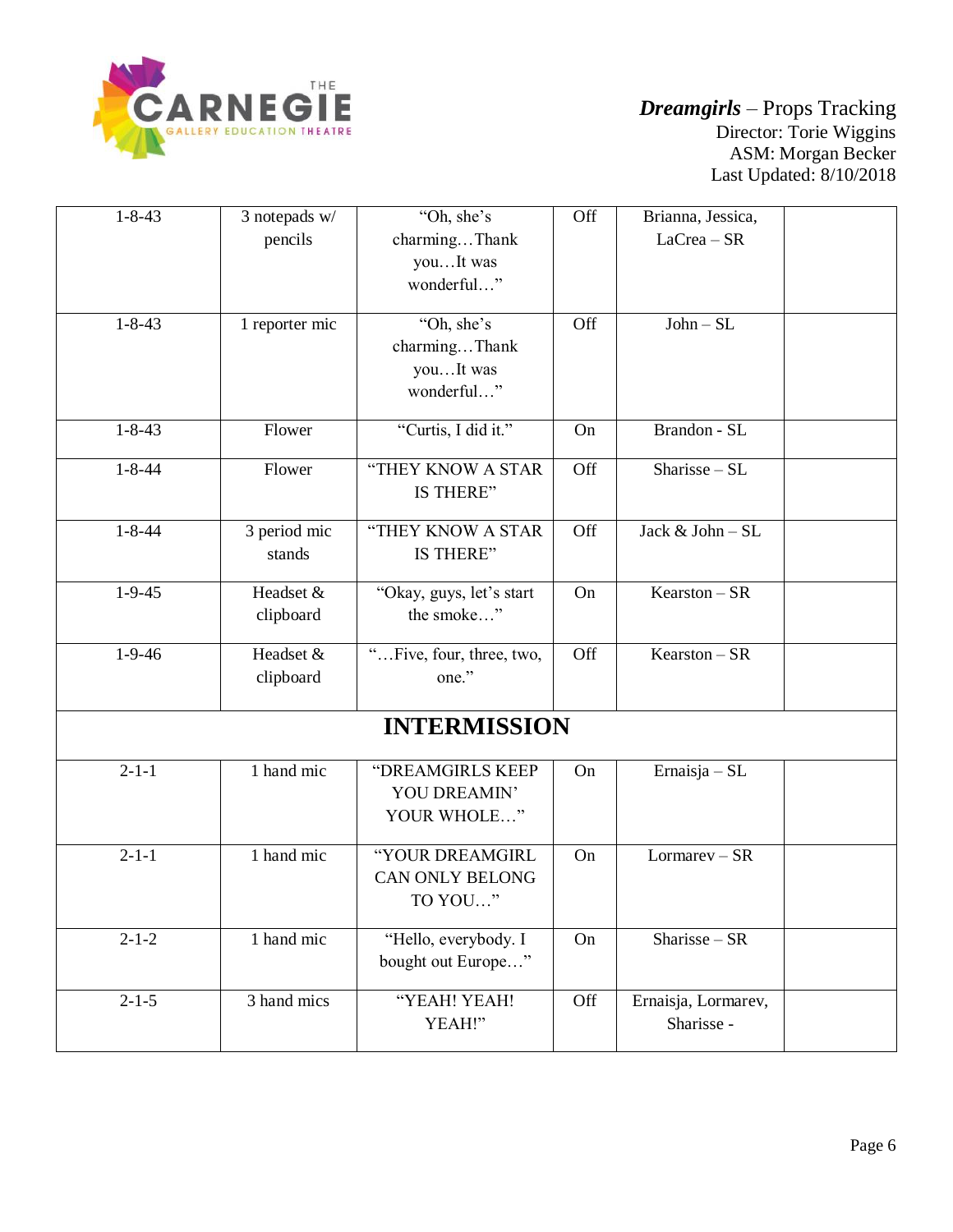

| $2 - 2 - 6$  | $E$ -cig                 | "Jerry, I told you, Effie<br>White is the best singer<br>you're gonna" | On  | $John-SL$        |  |
|--------------|--------------------------|------------------------------------------------------------------------|-----|------------------|--|
| $2 - 2 - 6$  | <b>Black</b> purse       | "Marty! Sorry, but the<br>baby-sitter was late"                        | On  | $Tia - SR$       |  |
| $2 - 2 - 8$  | $E$ -cig                 | "AND NOTHING'S<br><b>GONNA STOP ME</b><br>NOW"                         | Off | $John-SL$        |  |
| $2 - 2 - 9$  | <b>Black</b> purse       | "SEE ME! SEE ME! SEE<br>ME!"                                           | Off | Brandon - SL     |  |
| $2 - 3 - 10$ | Photographer<br>Light    | "ONE MORE PICTURE<br>PLEASE"                                           | On  | $Jack - SR$      |  |
| $2 - 3 - 11$ | Photographer<br>Light    | "THANK YOU, MISS<br>JONES"                                             | Off | $Jack - SR$      |  |
| $2 - 4 - 14$ | 2 modern mic<br>stands   | "DON'T BE SO HARD<br>ON US"                                            | On  | Jack & Josh - SL |  |
| $2 - 4 - 14$ | 2 cups/glasses           | "DON'T BE SO HARD<br>ON US"                                            | On  | $John - SR$      |  |
| $2 - 4 - 14$ | 1 cup/glass              | "DON'T BE SO HARD<br>ON US"                                            | On  | Dedrick $-SR$    |  |
| $2 - 4 - 14$ | 2 cups/glasses           | "Honey, have a drink"                                                  | On  | $Lormarev - SR$  |  |
| $2 - 4 - 23$ | $2$ modern mic<br>stands | "DO DO DO DO"                                                          | Off | Jack & Josh - SL |  |
| $2 - 4 - 23$ | 5 cups/glasses           | "SHOW BIZ JUST<br>SHOW BIZ"                                            | Off | $Kearston-SL$    |  |
| $2 - 5 - 24$ | 1 period mic<br>stand    | "DOO DOO DOO<br>$DOO$ "                                                | On  | $LaCrea - SR$    |  |
| $2 - 5 - 24$ | 1 hand mic               | "DOO DOO DOO<br>DOO"                                                   | On  | Fiona - SR       |  |